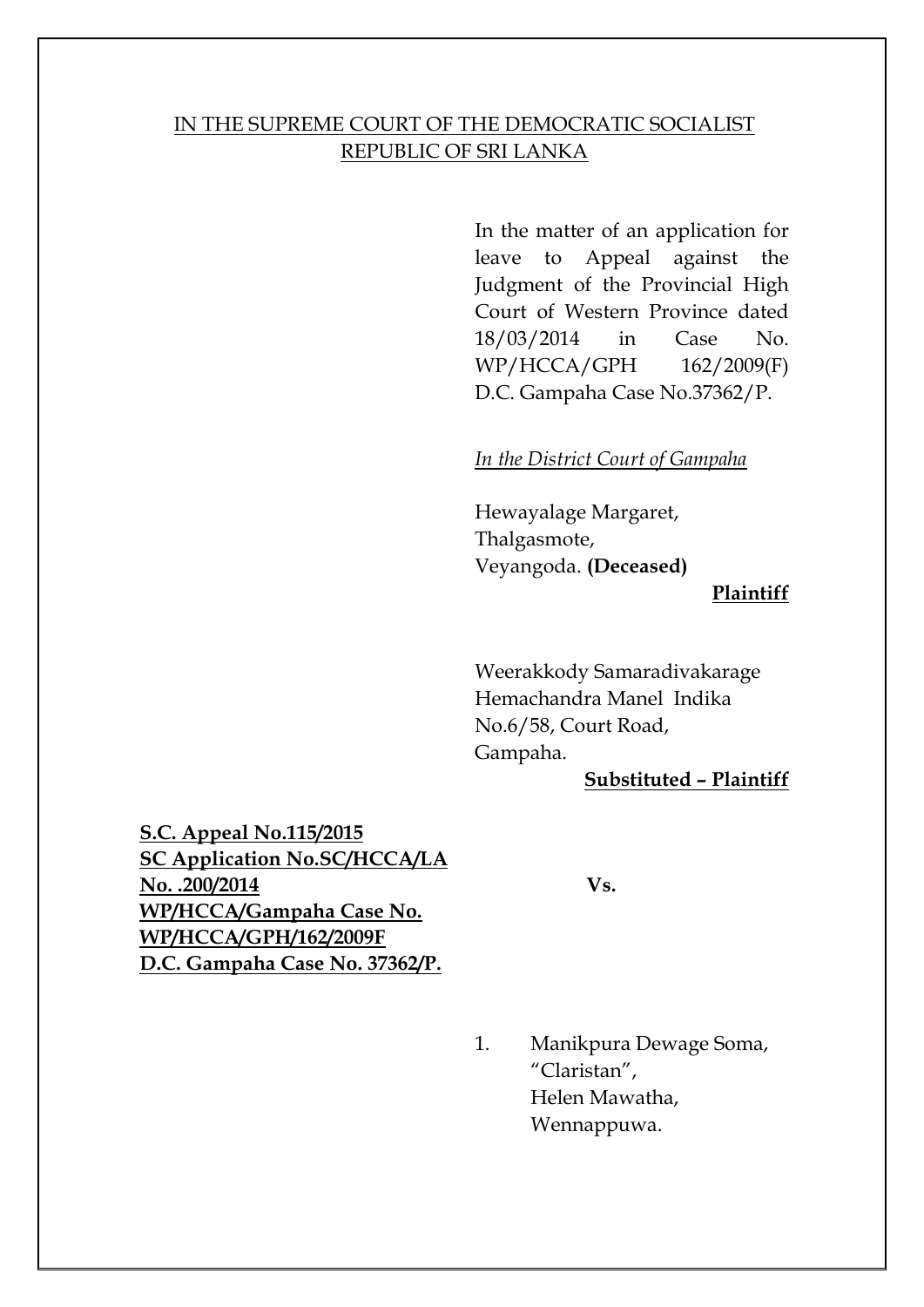- 2. Manikpura Dewage Sapin, Thalgasmote, Veyangoda. **(Deceased)**
- 2A. Manikpura Dewage Soma, "Claristan", Helen Mawatha, Wennappuwa.
- 3. Manikpura Dewage Cyril Piyaratne, No.255, Thalgasmote, Veyangoda.

## **Defendants**

*And Between in the Provincial High Court of Western Province*

Manikpura Dewage Cyril Piyaratne, No.255, Thalgasmote, Veyangoda. **3rd Defendant-Appellant**

### **Vs.**

Weerakkody Samaradivakarage Hemachandra Manel Indika No.6/58, Court Road, Gampaha. **Substituted – Plaintiff-Respondent**

1. Manikpura Dewage Soma, "Claristan", Helen Mawatha,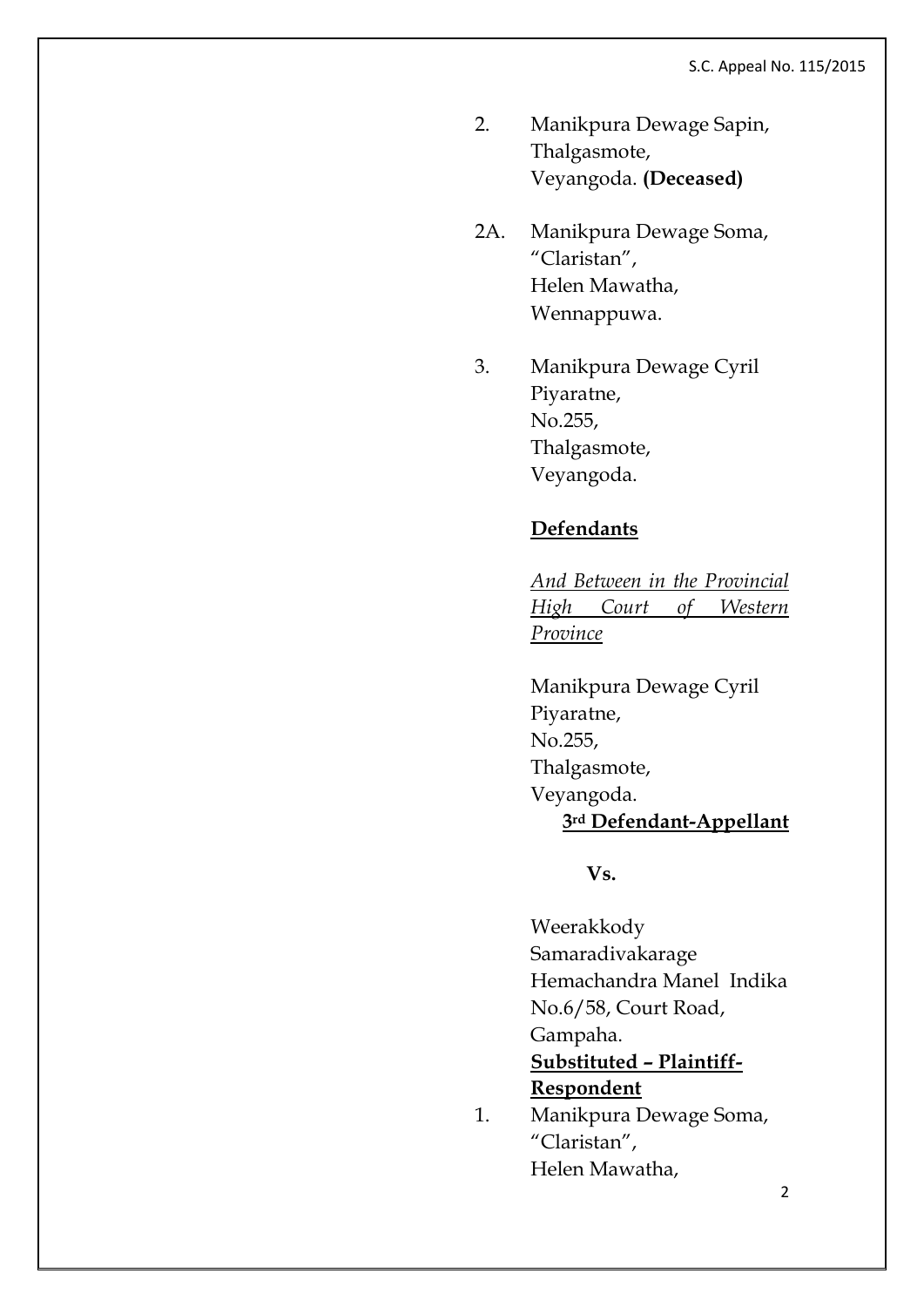Wennappuwa., Presently at 'Shrinath', Sandalankawa, Sandalankawa. 2A. Manikpura Dewage Soma, "Claristan", Helen Mawatha, Wennappuwa; Presently at 'Shrinath', Sandalankawa, Sandalankawa. **1st and 2A Defendant-Respondents** *And Now Between in the Supreme Court* Manikpura Dewage Cyril Piyaratne, No.255, Thalgasmote, Veyangoda. **3rd Defendant-Appellant-Petitioner**

> **Vs.** Weerakkody Samaradivakarage Hemachandra Manel Indika No.6/58, Court Road, Gampaha. **Substituted – Plaintiff-Respondent-Respondent**

1. Manikpura Dewage Soma, "Claristan", Helen Mawatha, Wennappuwa. Presently at 'Shrinath', Sandalankawa, Sandalankawa,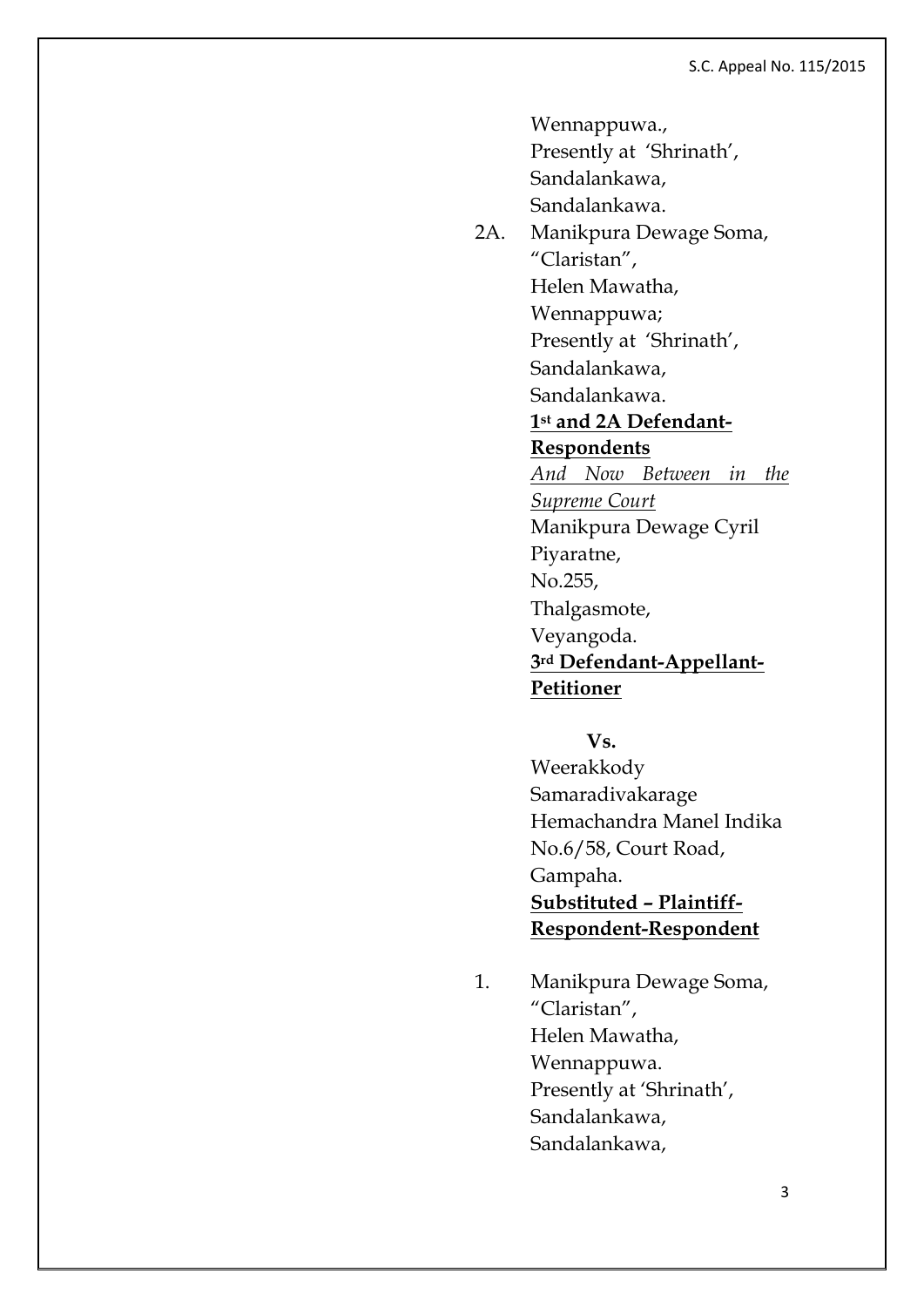| <b>Respondent-Respondents</b> |
|-------------------------------|
|                               |

|                  | **********                                                                                                                                                                                                                     |
|------------------|--------------------------------------------------------------------------------------------------------------------------------------------------------------------------------------------------------------------------------|
| <b>BEFORE</b>    | L.T.B. DEHIDENIYA, J.<br>P. PADMAN SURASENA, J.<br>ACHALA WENGAPPULI, J.                                                                                                                                                       |
| <b>COUNSEL</b>   | Ms. Sudarshani Coorey for the 3rd<br>Defendant-Appellant-Appellant<br>M.C.Jayaratne with H.A. Nishani H.<br>Hettiarachchi instructed by M.D.J.<br>Bandara for the 1 <sup>st</sup> and 2A Defendant-<br>Respondent-Respondents. |
| <b>ARGUED ON</b> | 03rd May, 2021                                                                                                                                                                                                                 |
| DECIDED ON       | 05 <sup>th</sup> November, 2021                                                                                                                                                                                                |
|                  |                                                                                                                                                                                                                                |

## **ACHALA WENGAPPULI, J.**

The Plaintiff-Respondent-Respondent (later referred to as the Substituted Plaintiff- Respondent-Respondent and hereinafter referred to as the Plaintiff) instituted the instant action, under Section 2(1) of the Partition Law No. 21 of 1977, before the District Court of Gampaha on 11.05.1994, primarily seeking to partition a commonly held land called *Batadenikele* alias *Baddehikele*, which is in an extent of two Roods and 8.53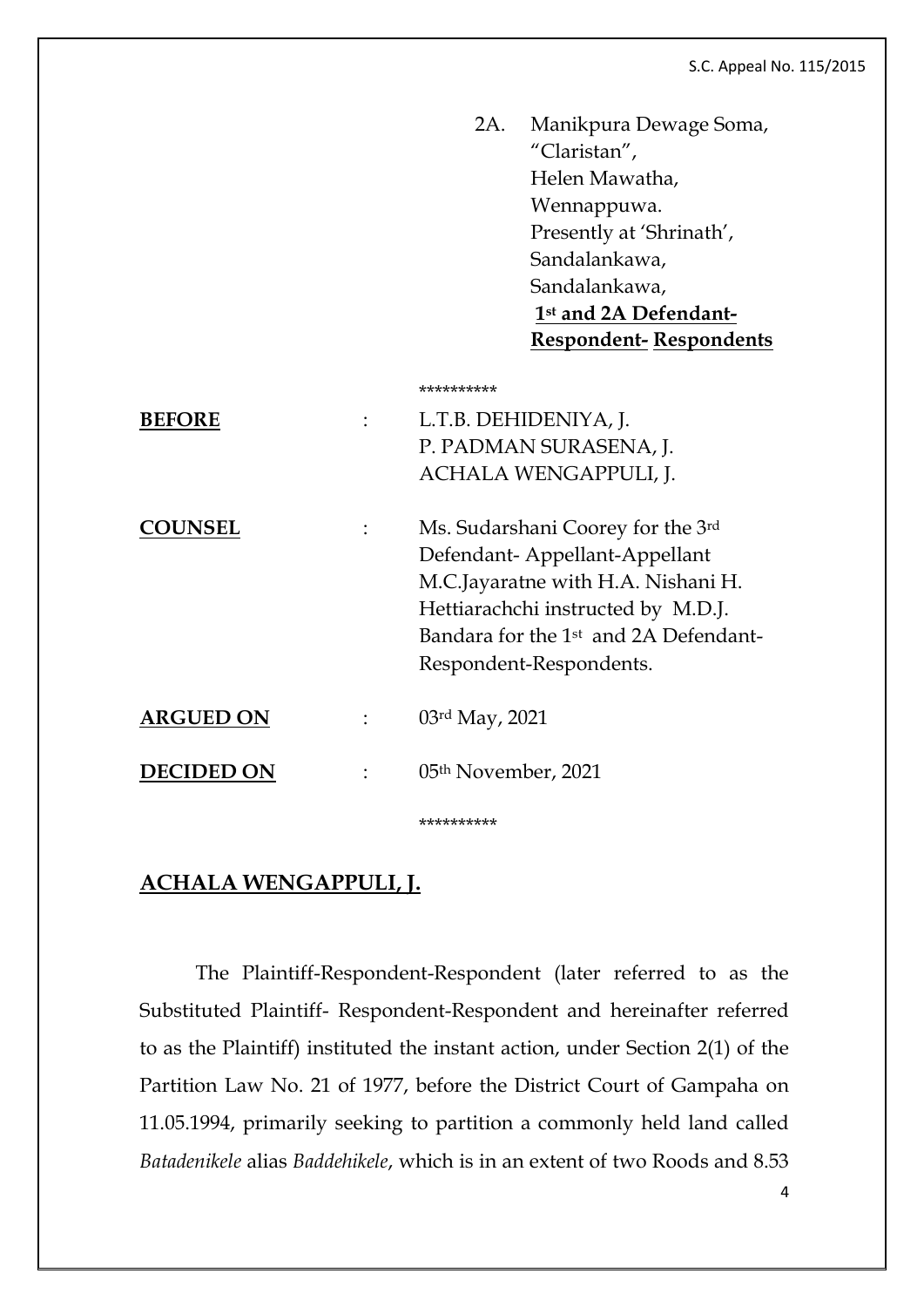Perches and morefully described in the schedule to her plaint, according to the pedigree set out therein. Having claimed a ½ share entitlement of the corpus on a deed of gift, the Plaintiff had also conceded to the entitlement of the 1st Defendant-Respondent-Respondent (hereinafter referred to as the 1<sup>st</sup> Defendant), to the remaining  $\frac{1}{2}$  share of the corpus. Both the Plaintiff and the 1st Defendant relied on two deeds of gift, in proof of their respective entitlement. These two deeds of gift, Nos. 9854 of 18.09.92 and 7194 of 25.01.1993 were executed by the 2nd Defendant-Respondent-Respondent (later substituted by 2A Defendant-Respondent-Respondent and hereinafter referred to as the "2nd Defendant") and attested by Notary Public *Pathiratne*. The 3rd Defendant Appellant-Appellant (hereinafter referred to as the "3rd Defendant") was added to the said partition action on 29.11.1995, as a disclosed party, upon him making a claim before the surveyor as to the improvements effected to the dwelling house, during the preliminary survey of the corpus.

It is admitted by the parties that the 2nd Defendant is the original owner of the corpus, who had received his title upon a final decree of the partition case No. 18122/P, dated 12.05.1981. The 2nd Defendant had gifted a  $\frac{1}{2}$  share of the corpus to his  $2^{nd}$  wife, the Plaintiff and the balance <sup>1/2</sup> share to his eldest daughter, the 1<sup>st</sup> Defendant. The 3<sup>rd</sup> Defendant, who was in possession of the house standing on the corpus, is the only son of the 2nd Defendant.

In his statement of claim, the 3rd Defendant sought dismissal of partition action or, in the alternative, sought compensation for *bona fide* improvements made to the land as well as to the house, quantified at Rs. 950,000.00 and a declaration of Court to his entitlement to *Jus Retentionis.*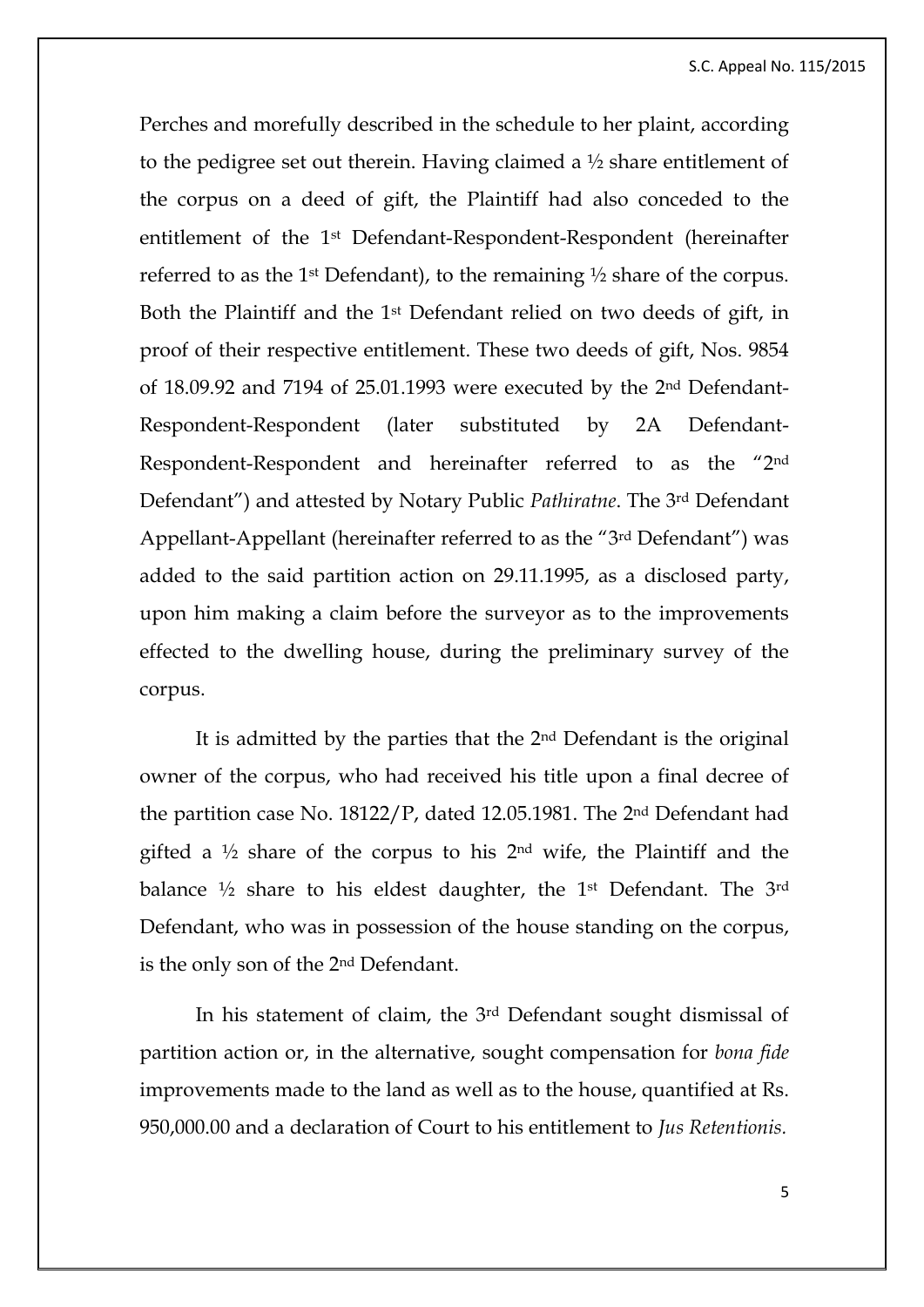The District Court, having accepted that the 3rd Defendant is only entitled to compensation for improvements made to his paternal house by making additions to the existing building, further held that since he failed to prove the stated amount of compensation and owing to their very reason had desisted itself in awarding any compensation. The Court also held that he is not entitled to *Jus Retentionis* as well. The trial Court had thereupon decreed that the corpus be partitioned, with each of the half share, allocated to Plaintiff and the 1st Defendant.

Being aggrieved by the said judgment of the trial Court for its failure to award any compensation, the 3rd Defendant preferred an appeal to the High Court of Civil Appeal, which had allowed his appeal and awarded him Rs. 300,000.00 for *bona fide* improvements, instead of Rs. 850,000.00 which he sought. He then preferred the instant appeal to this Court, challenging the judgment of the High Court of Civil Appeal, on the basis that it had awarded a lesser sum as compensation for the *bona fide* improvements than the amount and thereupon seeking an enhancement of the amount of compensation awarded to him by the said appellate Court.

This Court, having afforded a hearing to the contesting parties on 30.06.2015, thought it fit to grant leave to the following questions of law, that had been formulated by the 3rd Defendant in sub paragraphs I, II and III of the paragraph 14 of his Petition, dated 28.04.2015.

I. Did the learned High Court err when deciding that in the District Court a full trial was conducted, whereas on the 1st date of evidence of the 3rd Defendant-Appellant-Petitioner, a further date had been refused?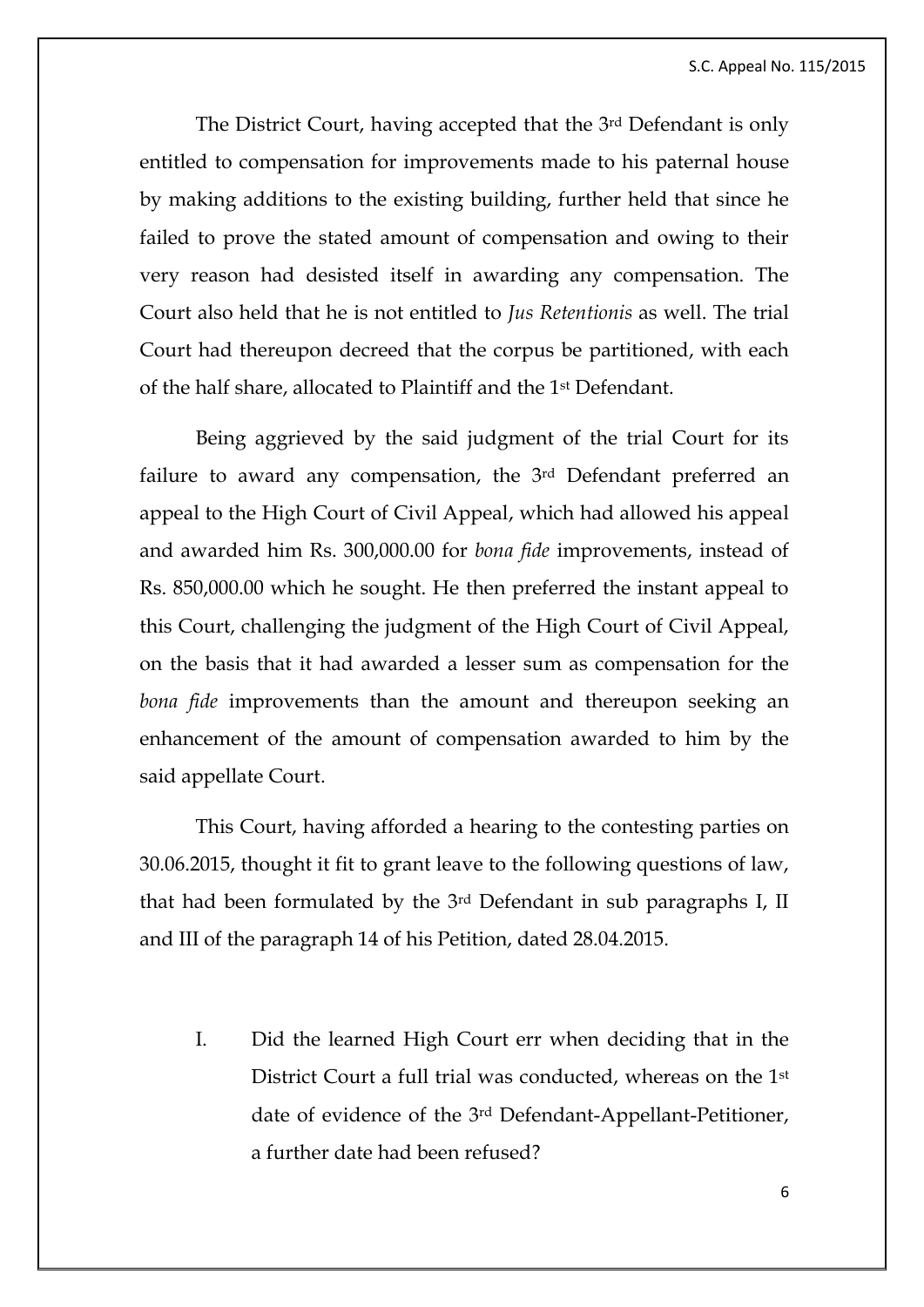- II. Did the learned High Court err in failing to assess the evidence adduced by the parties, where all parties admitted that the 3rd Defendant-Appellant-Petitioner was a *bona fide* improver?
- III. Did the learned High Court err in failing to assess the evidence adduced by the parties, whereas the actual amount of compensation should be at least Rs. 800,000/- for the fully completed house?

Learned Counsel for the 3rd Defendant, in her submissions before this Court in support of the appeal, contended that since it was absolutely essential for him to establish the value of the improvements and developments he has carried out to the house, at the conclusion of his evidence before the trial Court, made an application seeking an adjournment to call another witness, in order to discharge that burden. Calling of this witness was necessitated due to an objection raised by the Plaintiff, that the documents relied on by the 3rd Defendant, are only to be admitted in evidence 'subject to proof'.

The said application for adjournment was refused by the trial Court and the 3rd Defendant therefore contends before this Court that, in view of the provisions of Section 25(1) and Section 76(1) to (3) of the Partition Law, although a wide discretion was conferred on the trial Court to allow such an application for an adjournment, it did not exercise its discretion reasonably in this particular instance, resulting in an adverse impact on his claim.

Learned Counsel for the 1st and 2A Defendants, in seeking to counter the submissions of the 3rd Defendant that the final decree of the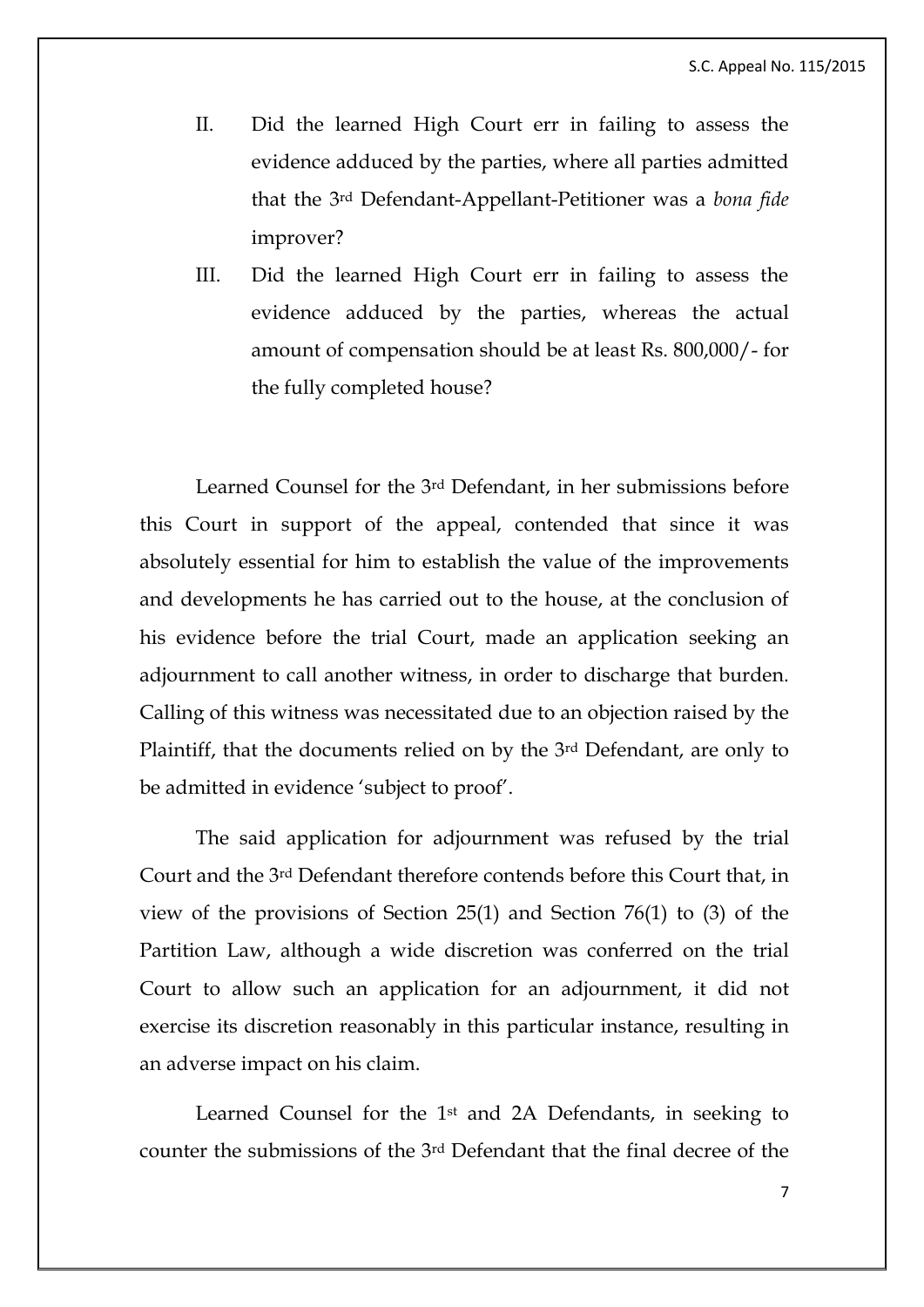S.C. Appeal No. 115/2015

partition action, on which the original owner (2nd Defendant) was allocated a share, was pronounced only on 10.03.1981 and therefore, the 3rd Defendant cannot claim any compensation for improvements that claims to have been effected prior to 1981. They further contend that, although the 3rd Defendant claimed "*at least Rs. 800,000.00 for the fully completed house*" in his petition seeking leave from this Court, his amended statement of claim to the trial Court, he limited the amount only to Rs. 350,000.00.

Thus, the issue of whether the trial Court's order of refusal to grant the 3rd Defendant an adjournment, depriving him an opportunity to call witness/witnesses on his behalf, was made erroneously, will have to be considered at the outset, in view of the scope of the 1st question of law.

In refusing the application of the 3rd Defendant for an adjournment, the trial Court noted that the instant action being a partition action, its trial had taken over 8 years to reach that stage of the proceedings. It also noted that the 3rd Defendant, in presenting his case, had failed to take any steps at all to call his witnesses, and not even made an attempt at least by moving for summons on them, in spite of having had the full knowledge of the requirement to prove the documents that he himself had tendered to Court during his evidence, as they were marked 'subject to proof'.

The legal question presented before this Court therefore revolves around the question whether the refusal to grant an adjournment is an erroneously made order or not. In support of his contention that it is an order erroneously made, the 3rd Defendant relied on the provisions

8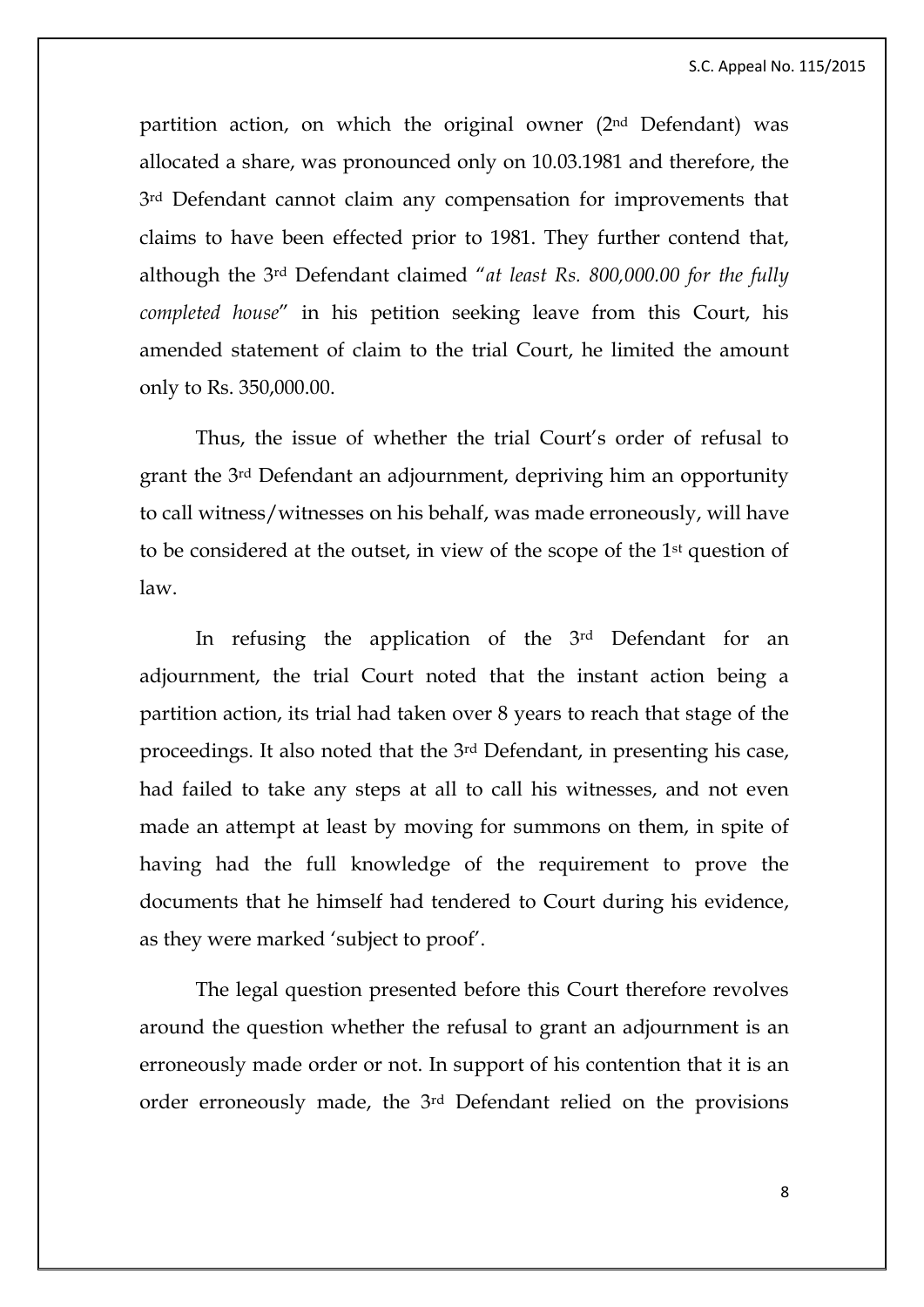contained in Section 76 of the Partition Law, which deals with adjournments.

Provisions of subsection 76(3) deals with trials as it states that *"the Court may, for sufficient cause, either on the application of the parties or of its own motion, advance or postpone the trial to any other day, upon such terms as to costs or otherwise as to it shall seem proper."* Once a partition action had been fixed for trial, there must be a 'sufficient cause' for the trial Court, for it to make an order to advance or to postpone an already fixed trial date.

The proceedings relating to the application of the 3rd Respondent, in seeking an adjournment for further trial, indicate that he made an application seeking permission of the trial Court to call the witnesses, who have already been listed by him, in relation to the documents marked V13, V14 and V15. He had thus made an application for adjournment to Court.

Perusal of the appeal brief reveals that the instant partition action had been instituted on 11.05.1994 and the trial Commenced on 28.02.2001 with the acceptance of the points of contest, by the trial Court. The Plaintiff had closed her case on 01.06.2007 and the Defendant's case commenced on 01.08.2007 with the 1st Defendant giving evidence. She called a witness on her behalf. That witness concluded his evidence on 08.12.2008. The trial adjourned to 11.05.2009 for further trial of Defendant's case and the 3rd Defendant had commenced his evidence. He was cross examined and re-examined on the same day and then only the application for adjournment was made. With the refusal of the application for an adjournment, the 3rd Defendant had decided to close his case with the available evidence. At that stage, the Plaintiff again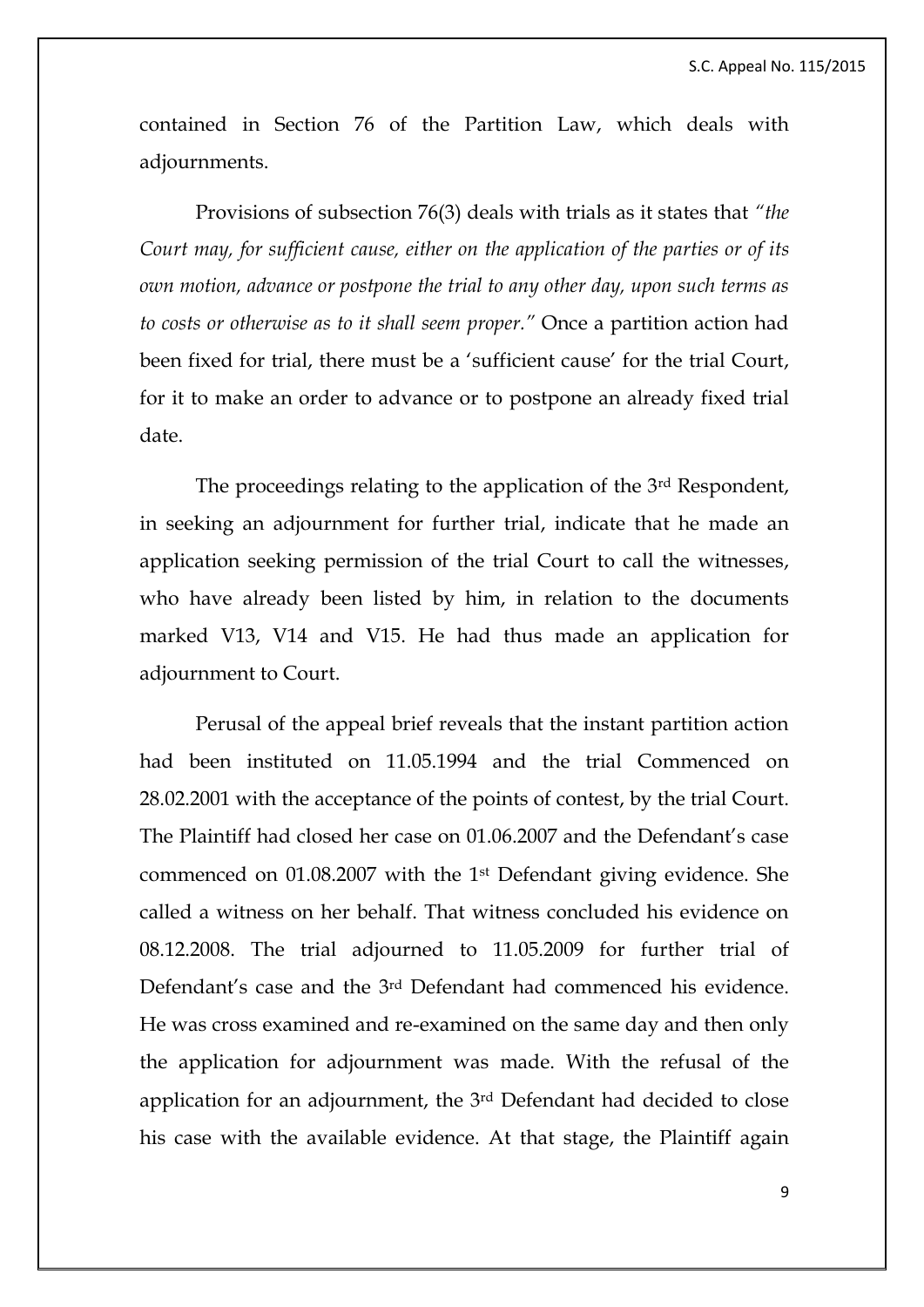moved trial Court to reject the documents, relied on and marked by the 3rd Defendant as V1, V2, V13, V14, V15 and V16, on the basis they were not proved.

The documents V1, V2, V13, V14, V15 and V16, included the two documents issued by the relevant bank branches, indicating that the 3rd Defendant had obtained loans to carry out repair work on a dwelling house. The remaining documents concern purchases of hardware items. It is also evident that the 3rd Defendant had, despite the objection, tendered these documents along with his written submissions and the trial Court too had considered the contents of those documents, in holding that he did in fact carry out renovation work to his father's house. Thus, his interests were not prejudiced at all, merely because the trial Court had not allowed an adjournment to call a witness.

In the list of witnesses filed by the 3rd Defendant he had cited 14 witnesses including himself. The 1st Defendant, who presented her evidence before Court had cited only four witnesses and called only one of them. When the trial was adjourned to 11.05.2009, the 1st Defendant and her witness had already concluded their evidence and it was for the 3rd Defendant to place his evidence on that day. When the 3rd Defendant sought to mark documents through the witness for the 1<sup>st</sup> Defendant, it was objected to and marked subject to proof. On 11.05.2009, the 3rd Defendant gave evidence and concluded his evidence. Clearly, he had not taken any steps to secure attendance of any of his witnesses on that date, although he knew very well that it was for him to prove the documents, that were marked subject to proof, by calling relevant witnesses on that day, to which step he had more than sufficient time to take.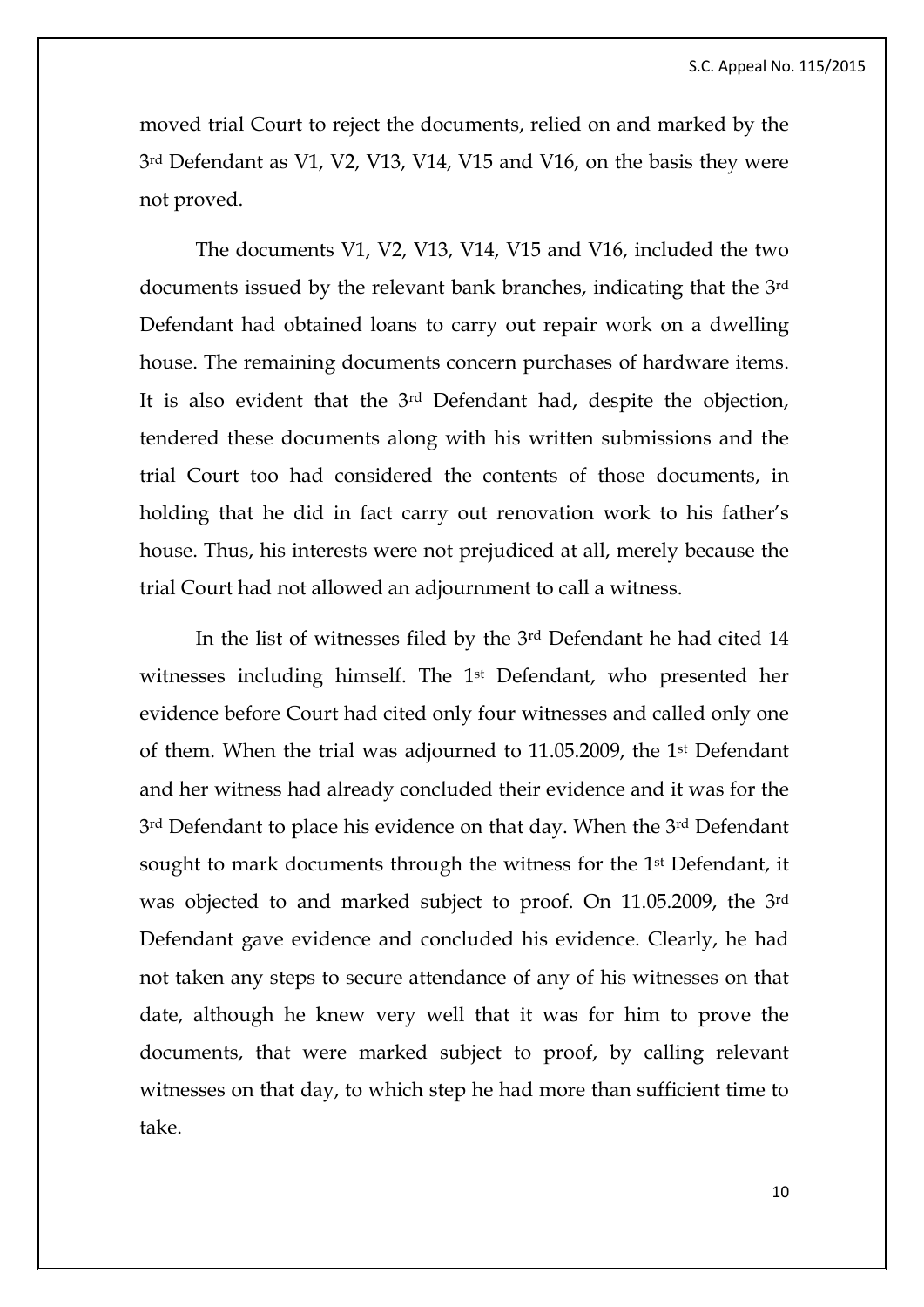The trial Court, after rejecting the 3rd Defendant's application to permit to call witnesses, had decided to proceed with the case. The 3rd Defendant thereafter closed his case on that day.

The judgment of the High Court of Civil Appeal clearly indicates the several grounds of appeal that had been urged before it by the 3rd Defendant at the hearing of his appeal. The ground of appeal under "F", contained in the impugned judgment of the High Court of Civil Appeal, had been raised only on the premise that the trial Court had erred, in its failure to award compensation for *bona fide* improvements to the house. The appellate Court had referred to the submissions of the 3rd Defendant, in which he submitted that if afforded an opportunity he could have proved these documents. None of these factors indicate that the 3rd Defendant ever did challenge the said refusal of an adjournment.

In these circumstances, I am not convinced that the order of the trial Court had been made erroneously since there was no sufficient cause for it to exercise its discretion conferred on it by section 76(3) of the Partition Law, in favour of the 3rd Defendant in granting the adjournment. No interlocutory appeal was taken by the 3rd Defendant against the said refusal to grant an adjournment and strangely, in prosecuting the final appeal preferred against the judgement of the trial Court to the High Court of Civil Appeal, the 3rd Defendant had failed to raise a ground of appeal on this particular order.

I propose to deal with the remaining questions of law formulated by learned Counsel in relation to the award made by the High Court of Civil Appeal on the entitlement of the 3rd Defendant on the question of compensation for *bona fide* improvements at this stage.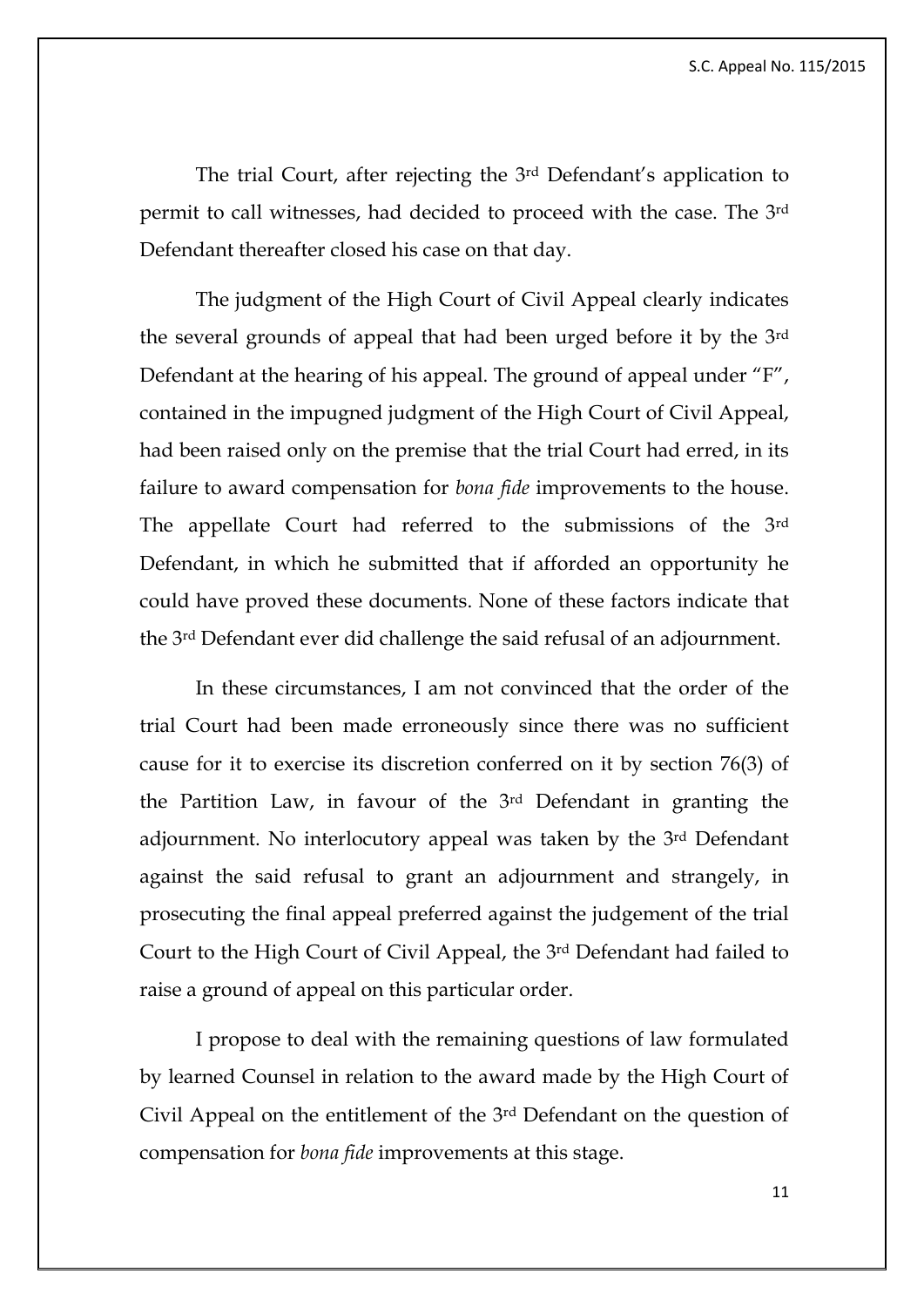The question of law whether the High Court of Civil Appeal "err in failing to assess the evidence adduced by the parties where all parties admitted that the 3rd Defendant-Appellant-Petitioner was a *bona fide* improver", had been formulated, apparently on the presumption of fact that the status of the 3rd Defendant as a *bona fide* improver had not been disputed by the parties and therefore admitted by the parties. The question then proceeds to the remaining segment where it raises the issue whether the appellate Court had fallen into error in assessing the evidence led by the parties on his entitlement, when he in fact a *bona fide* improver.

There is no such admission that was marked before the trial Court at the commencement of the trial nor was there any admission by the Plaintiff or by the 1st Defendant that the 3rd Defendant is a *bona fide*  improver. On the contrary none of the opposing parties even accept that he made any improvement to the house built by their father, the 2nd Defendant. When they were cross examined by the 3rd Defendant, it was suggested to them that he did carry out renovations to the house. But the Plaintiff, the 1st Defendant and her witness have strenuously denied any contribution by the 3rd Defendant in that respect. The parties, although disputed as to who made the improvements, only agree that there were certain renovations carried out to their father's house, in and around 1984.

12 During the trial, the 3rd Defendant conceded to the share entitlement of both the Plaintiff and the 1st Defendant and proceeded only with his claim for compensation. It was his evidence that he was promised ownership of the family house by his late father, the 2nd Defendant and therefore in that belief he had made improvements to it periodically by renovating the old paternal house and by planting many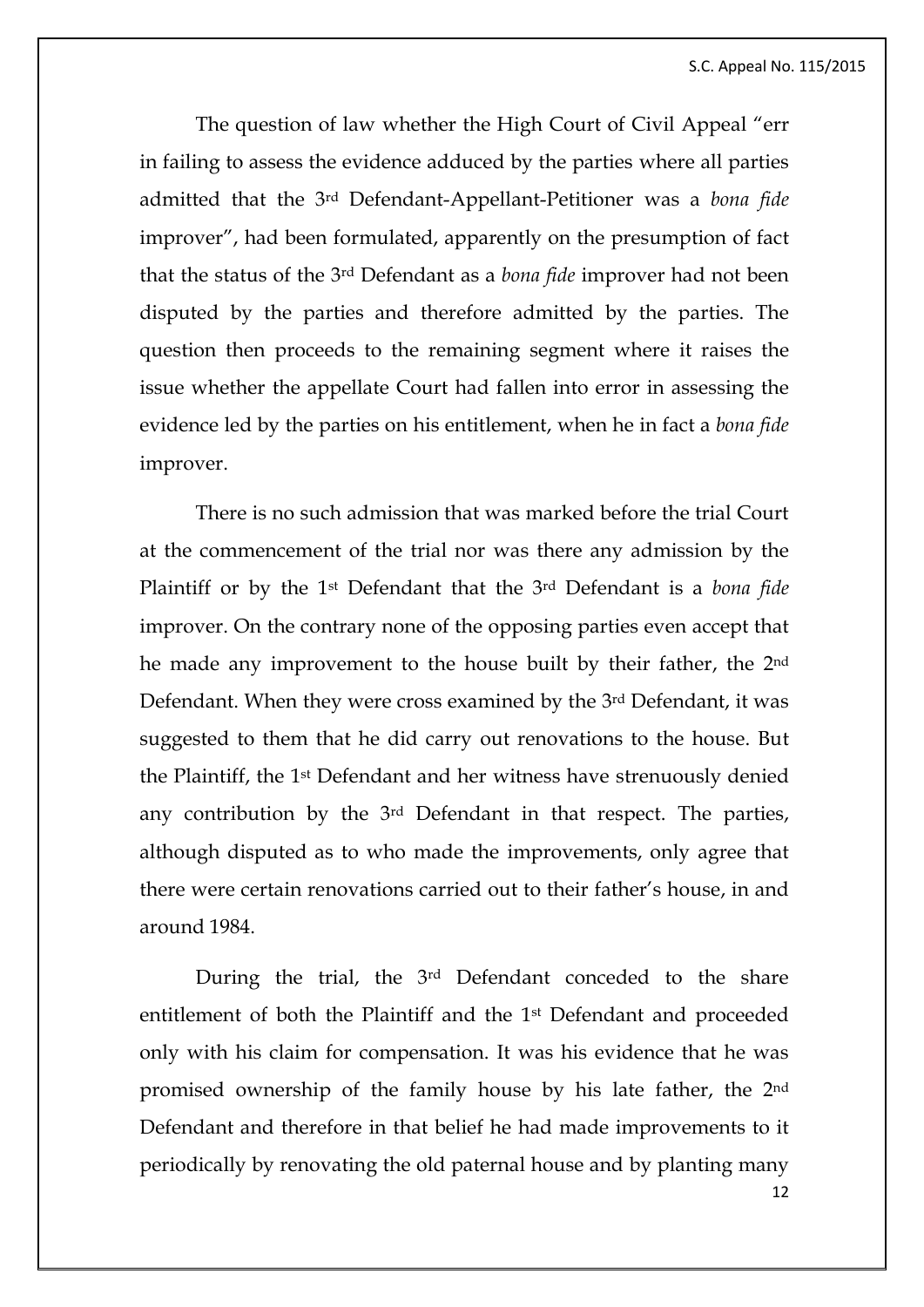trees by spending Rs. 850,000.00, commencing from about 1974. He described the extent of the improvements he had effected by stating that he made the existing wattle and daub house, belonged to his father, a brick walled one with walls plastered in cement. He also had added on a verandah, a kitchen and a toilet. He had relied on documentary proof in support of loans obtained to carry out these improvements and receipts issued by a hardware store.

The trial Court had correctly arrived at the conclusion in favour of the 3rd Defendant that he had in fact made certain improvements to his father's house and therefore is entitled to compensation on that account. This conclusion was reached on the basis that the house 'D' as shown in the preliminary plan 'X' had been altered by adding new constructions to it and the trial Court noted that the 3rd Defendant's entitlement to compensation limits to those new additions. In appeal, the High Court of Civil Appeal too has held in favour of the 3rd Defendant by holding that the evidence clearly points to the fact that it was he who made the new constructions. However, the High Court of Civil Appeal, in determining the quantum of compensation that should be awarded to the 3rd Defendant, stated that the evidence does not support his claim that Rs. 850,000.00 was spent on those additions to the house and therefore limited its award to Rs. 300,000.00.

13 The High Court of Civil Appeal, in determining the amount to be awarded as compensation for improvements to the 3rd Defendant, considered the contents of the documents marked V15 and V16, that had been issued by the respective banks, in confirmation of the loans taken by him in relation to construction work on home improvement. The appellate Court, having accepted the two documents on the footing there was no challenge mounted by opposing parties as to its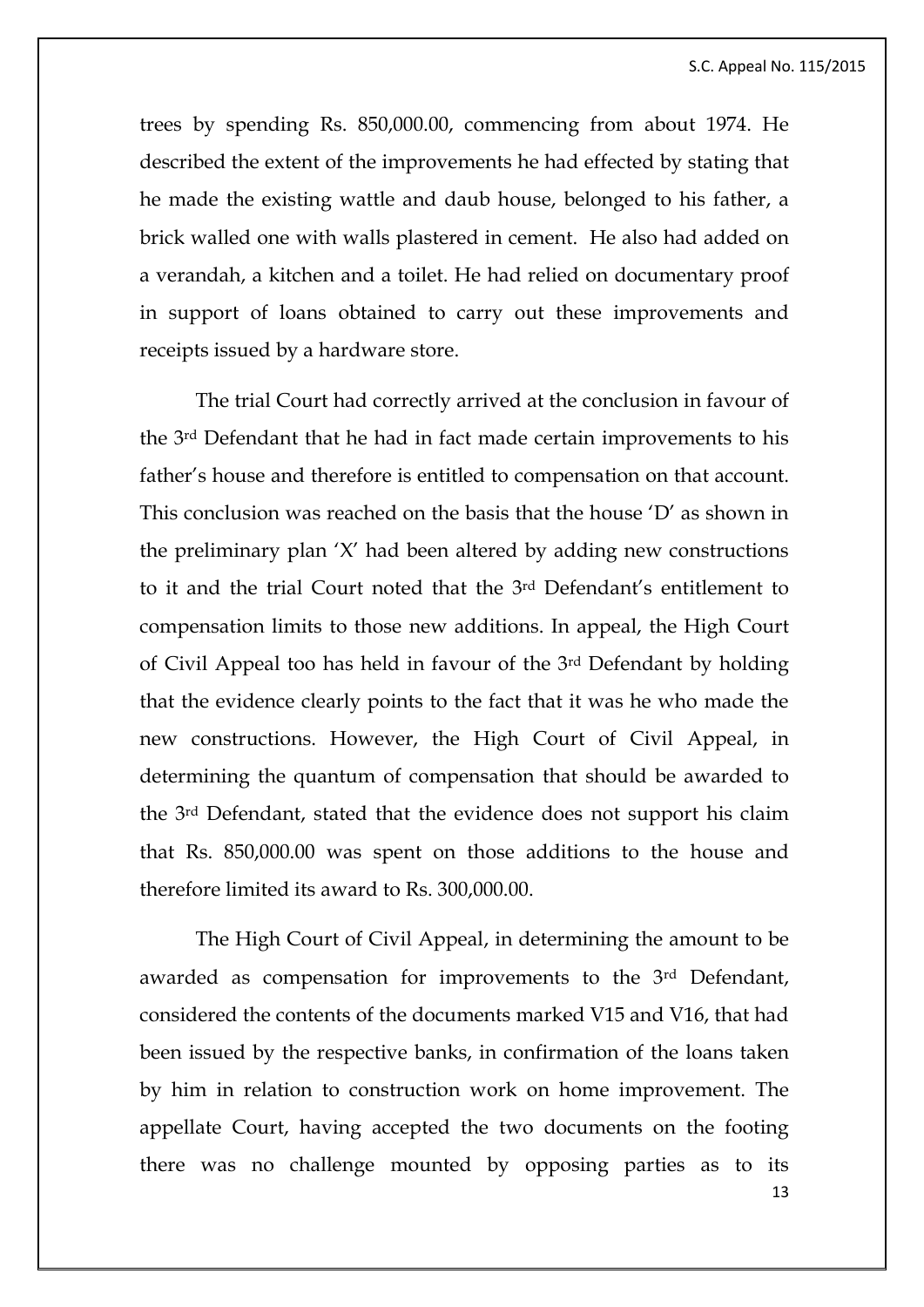S.C. Appeal No. 115/2015

genuineness, had considered them in favour of the 3rd Defendant. Thereafter, the Court had proceeded to award Rs. 300,000.00 as compensation to the 3rd Defendant, based on the "*evidence and circumstances*" that were available before it, despite of his demand of Rs. 850,000.00. The answer given by the trial Court to issue No. 10 was accordingly amended by the High Court of Civil Appeal to reflect its reasoning in favour of the 3rd Defendant and conclusion it had reached on the point.

It was submitted by the learned Counsel at the hearing that the main point of argument is the quantum of compensation awarded by the High Court of Civil Appeal, to which he seeks enhancement.

In a partition action, a party claiming compensation for *bona fide*  improvements, the applicable principle of law has stated by Pereira J, in *Perera v Pelmadulla Rubber & Tea Company et al* (1913) 16 NLR 306 as follows:

> *"In the case of a bona fide possessor, what he is entitled to receive as the value of improvements effected by him is the amount by which the value of the whole property on which the improvements have been effected has been enhanced by reason of the improvements, or the actual expenditure incurred in effecting the improvements, whichever is less."*

When the surveyor visited the corpus, in making the preliminary plan, the 3rd Defendant claimed that he had lived in the house since his birth and made improvement to it commencing from 1970 until 1991 with his own funding but did not quantify it. The assertion of the 3rd Defendant that he made improvements since 1970 was effectively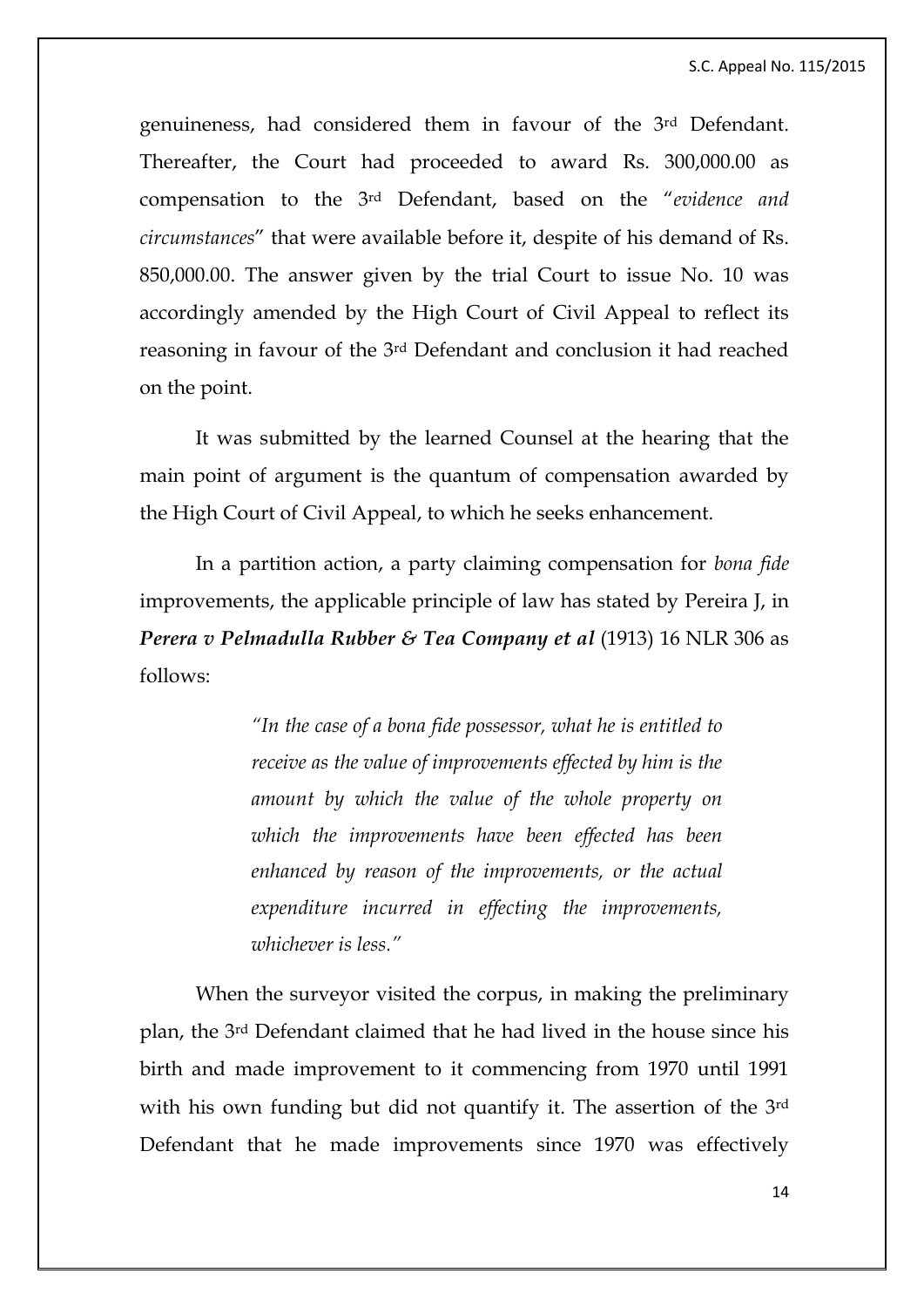refuted by his opponents when he admitted the fact that he was employed only in 1975. This resultant situation leaves with weak evidence as to the value of the improvements that are attributed to the 3<sup>rd</sup> Defendant who thereby left the Courts with insufficient evidence to decide on the quantum of his claim.

The documents that the 3rd Defendant referred to in his submissions as the items of evidence he was 'deprived' of an opportunity to 'prove' (V1, V2, V13, V14, V15 and V 16) would only add up to Rs.43,019.15, which the High Court of Civil Appeal in fact did consider in his favour in determining the amount at Rs. 300,000.00. As the learned Counsel for the 1st Defendant contends, these were the only documents that the 3rd Defendant relied on to prove his claim of compensation, in order to establish the varying amounts, which he cited from time to time. In the amended statement of claim the compensation was quantified by the 3rd Defendant at Rs. 850,000.00 but did not put that position to the Plaintiff. During cross examination of the 1st Defendant, it was suggested to her that he spent Rs. 500,000.00 to construct the 'new' house, which she denied. He then suggested he made improvements to the value of 350,000.00 to that house. That suggestion too was denied by the 1st Defendant. In cross examining the witness called by the 1st Plaintiff, it was suggested that he had spent Rs. 350,000.00 to add a room, a storeroom and a kitchen to the house. Strangely, the 3rd Defendant did not mention any specific amount as compensation for improvements and offered an explanation to his inability to produce any documentary proof of expenditure on the improvements and renovations that were made to the house on the basis that he had accepted his father's oral promise that he would have the ownership of the house and, having acted on that verbal assurance, he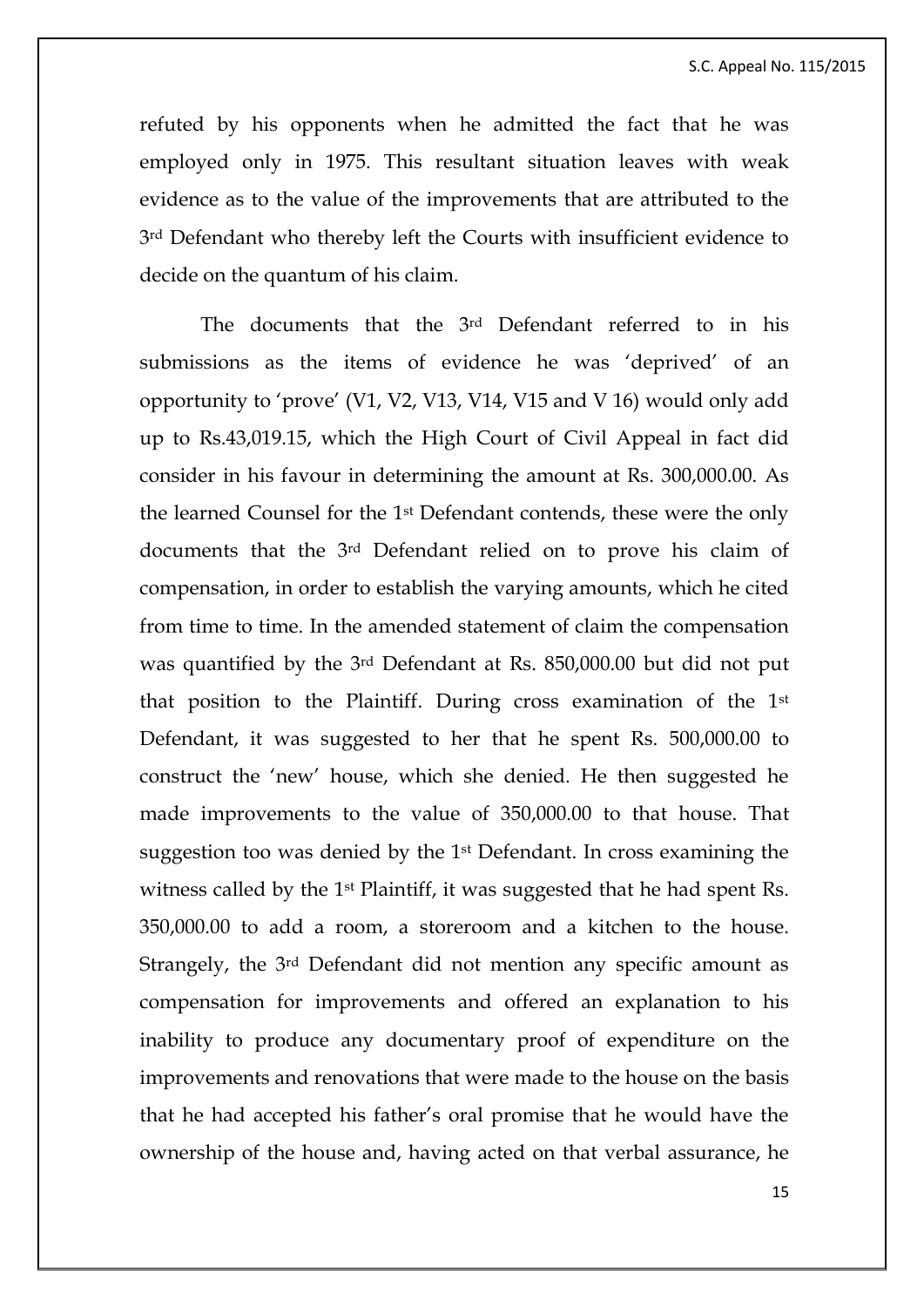did not keep a record of the expenditure made on improvements. In advancing yet another position before this Court, the 3rd Defendant relied on the third question of law based on his perceived entitlement to Rs. 800,000.00 as compensation for the 'fully completed' house.

I have carefully considered the quantum of compensation awarded by the High Court of Civil Appeal, in the light of the available evidence that had been placed before the trial Court by the parties to the instant partition action, and find that there is no error on the part of the appellate Court made either on evidence or on the law, in determining the quantum of entitlement.

The District Court as well as the High Court of Civil Appeal had considered the available evidence on the entitlement of compensation for *bona fide* improvements to the 3rd Defendant. The High Court of Civil Appeal had corrected the judgment of the original Court, when it had quantified the entitlement of the 3rd Defendant to compensation for improvements at Rs. 300,000.00. It is clear from the evidence that the 3rd Defendant had opted for the mode in which he is expected to prove "*the actual expenditure incurred effecting the improvements"* rather than proving "*the amount by which the value of the whole property on which the improvements have been effected has been enhanced by reason of the improvements*." The 3rd Defendant had however failed to establish his proclaimed entitlement to compensation of Rs. 800,000.00, since "*the actual expenditure incurred effecting the improvements"* only points to the sum awarded by the High Court of Civil Appeal and therefore his entitlement is limited to Rs. 300,000.00.

In view of the forgoing, I proceed to answer all three questions of law against the 3rd Defendant and in the negative. Since all questions